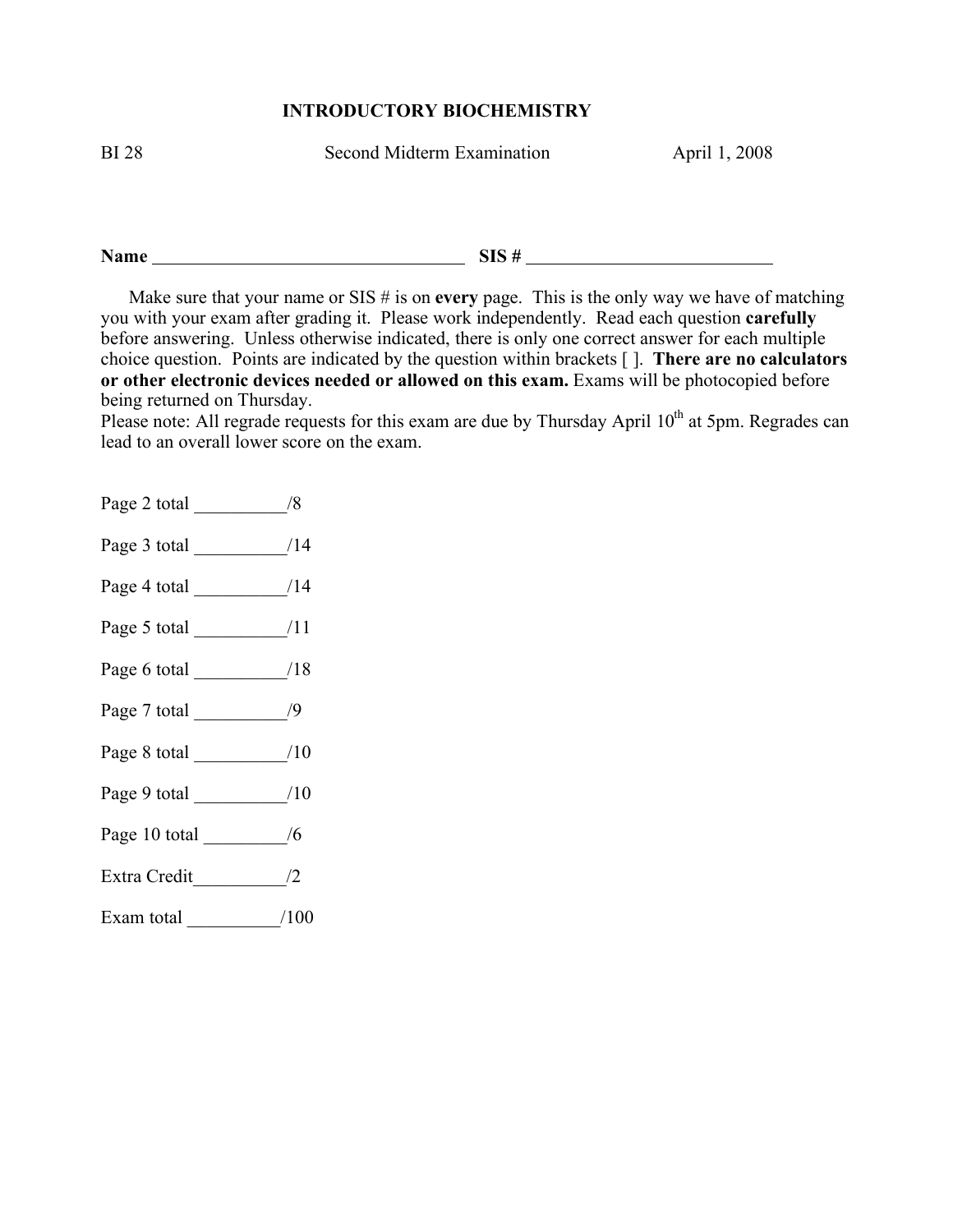**1. [2 points]** The free energy released from the oxidation of pyruvate by the pyruvate dehydrogenase complex is stored in what energy rich molecule(s)?

A. Acetyl-CoA B. FADH<sub>2</sub> C. NADH and acetyl-CoA D. thiamine pyrophosphate *Circle the correct answer*

**2. [2 points]** Compounds like succinate, fumarate and  $\alpha$ -ketoglutarate have a catalytic effect on the consumption of oxygen in a cell suspension. The rate of oxygen consumption is far more than that required for their own oxidation. This is evidence that \_\_\_\_\_\_.

A) they are intermediates in glycolysis B) they act as enzymes to cause the oxidation of other compounds C) they are involved in a cyclic pathway D) they must be cofactors for enzymes that are oxidoreductases.

- **3. [4 points]** Enter the correct numbers corresponding to the molecules given below into the boxes in the figure to the right.
	- 1. succinate
	- 2. citrate
	- 3. oxaloacetate
	- 4. fumarate
	- 5. succinyl-CoA
	- 6. α-ketoglutarate
	- 7. isocitrate
	- 8. malate

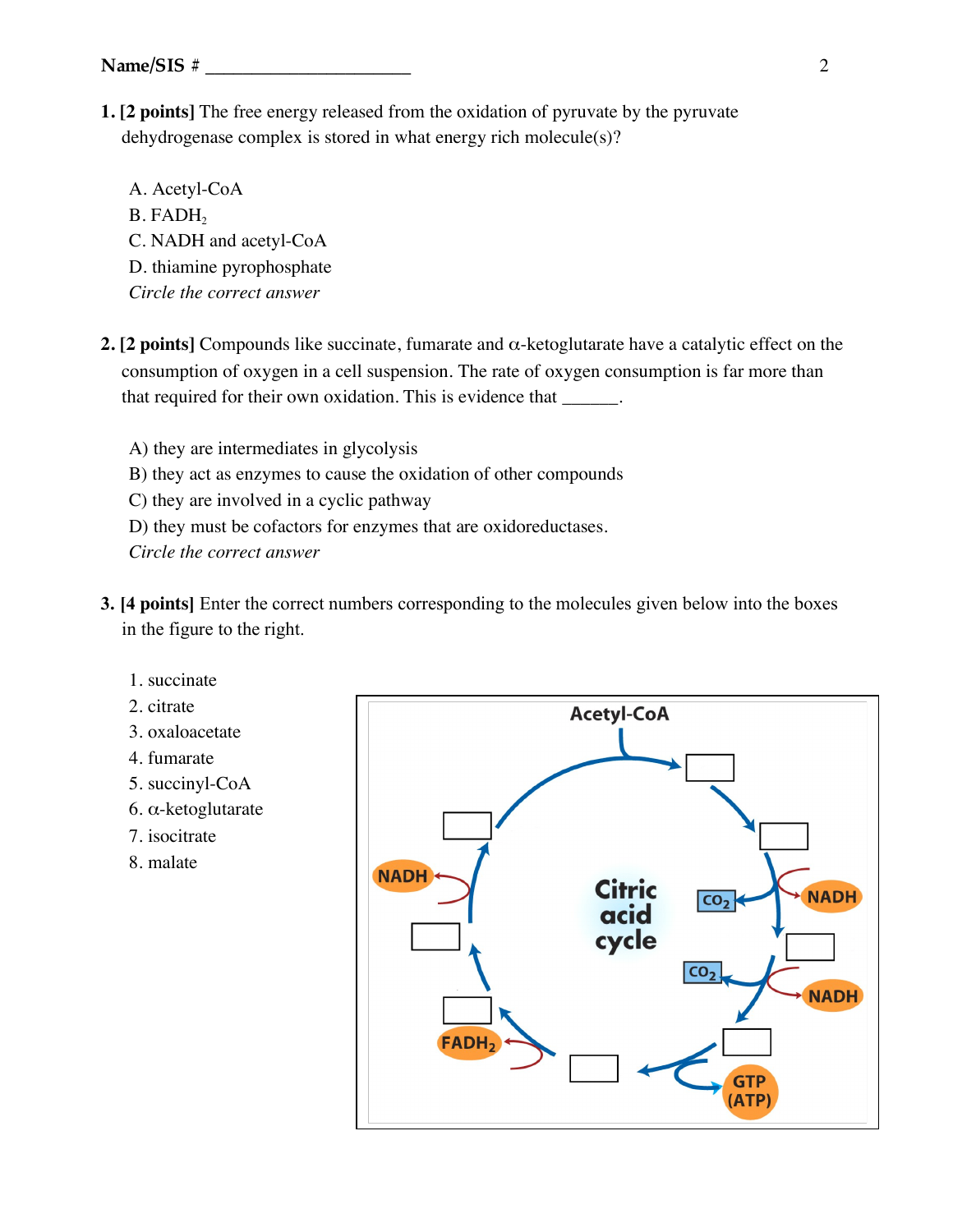**4. [4 points]** Briefly explain the function of anaplerotic reactions.

**5. [2 points]** Which statement is false about the glyoxylate cycle?

- A) In mammals the glyoxylate cycle is used to replenish citric acid cycle intermediates.
- B) It is an anabolic alternative for the metabolism of acetyl CoA
- C) It can be regarded as a shunt in the citric acid cycle
- D) In eukaryotes, metabolites must be transferred from the mitochondria to the cytosol to be used in the glyoxylate cycle.

*Circle the correct answer*

**6. [2 points]** Almost all of the oxygen  $(O<sub>2</sub>)$  one consumes in breathing is converted to:

- A) acetyl-CoA.
- B) carbon dioxide  $(CO_2)$ .
- C) carbon monoxide and then to carbon dioxide.
- D) none of the above.
- E) water.

*Circle the correct answer*

**7. [6 points]** Briefly describe three central elements of the chemiosmotic theory for coupling oxidation to phosphorylation in mitochondria. Describe (a) the oxidation process, what is being oxidated and what the result of this oxidation is, (b) how the oxidation process is coupled to the phosphorylation process, and (c) how the phosphorylation process operates and what molecule is being phosphorylated.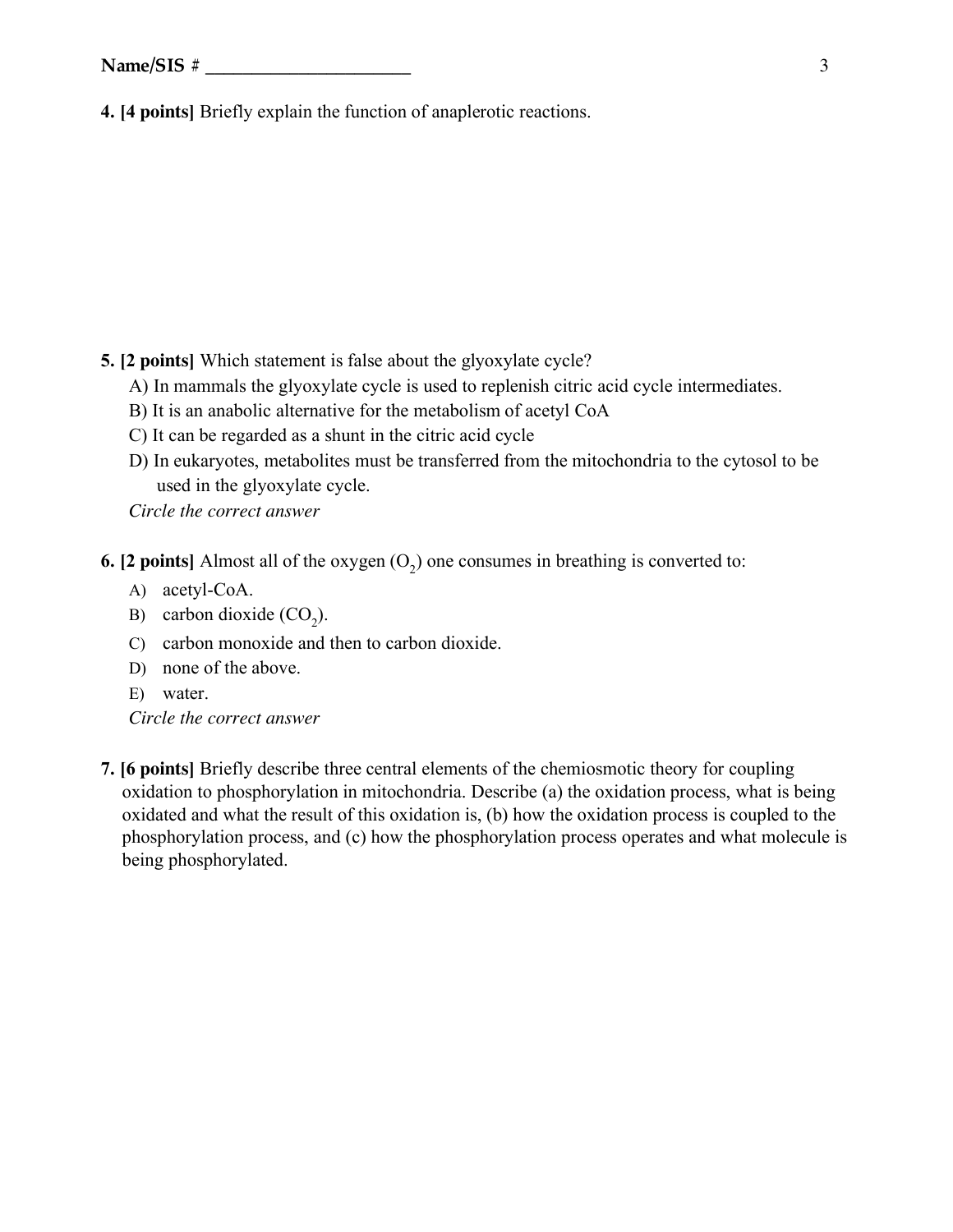- **8. [5 points]** Indicate whether the following statements are true or false by circling T or F.
	- T / F Complex II participates in both the electron transport chain and the citric acid cycle.
	- T / F Coenzyme Q is highly hydrophilic and is dissolved within the inner membrane.
	- $T / F$  Heme is a prosthetic group of cytochromes.
	- T / F Only one out of the 8 total  $\alpha$  and  $\beta$ -subunits of ATP synthase contains bound ADP at any given time.
	- $T / F$  The F<sub>1</sub> complex binds ATP with extremely high affinity.
- **9. [2 points]** Which statement is not true about the transport of ATP across the inner mitochondrial membrane on its way to the cytosol?
	- A) It is accomplished by adenine nucleotide translocase.
	- B) The same translocase that transports ATP also transports ADP in the opposite direction.
	- C) ATP is complexed with  $Mg^{2+}$  for electroneutral passive antiport.
	- D) The transport causes the loss of a net charge of -1 in the matrix.

*Circle the correct answer*

**10. [7 points]** Indicate the location each of the following components in the photosynthetic electron transport pathway of plants by placing the numbers corresponding to the components in the spaces provided.

 $H2O \rightarrow \_\_\_ \rightarrow \_\_\_ \rightarrow \_\_\_ \rightarrow \_\_\_ \rightarrow \_\_\_ \rightarrow \_\_\_ \rightarrow \_\_ \rightarrow \_\_ \rightarrow \_\_ \rightarrow \$ 

- 1. Plastoquinone
- 2. Reaction center of Photosystem II
- 3. Ferredoxin
- 4. Plastocyanin
- 5. Cytochrome *b6f* complex
- 6. Reaction center of Photosystem I
- 7. Oxygen-evolving complex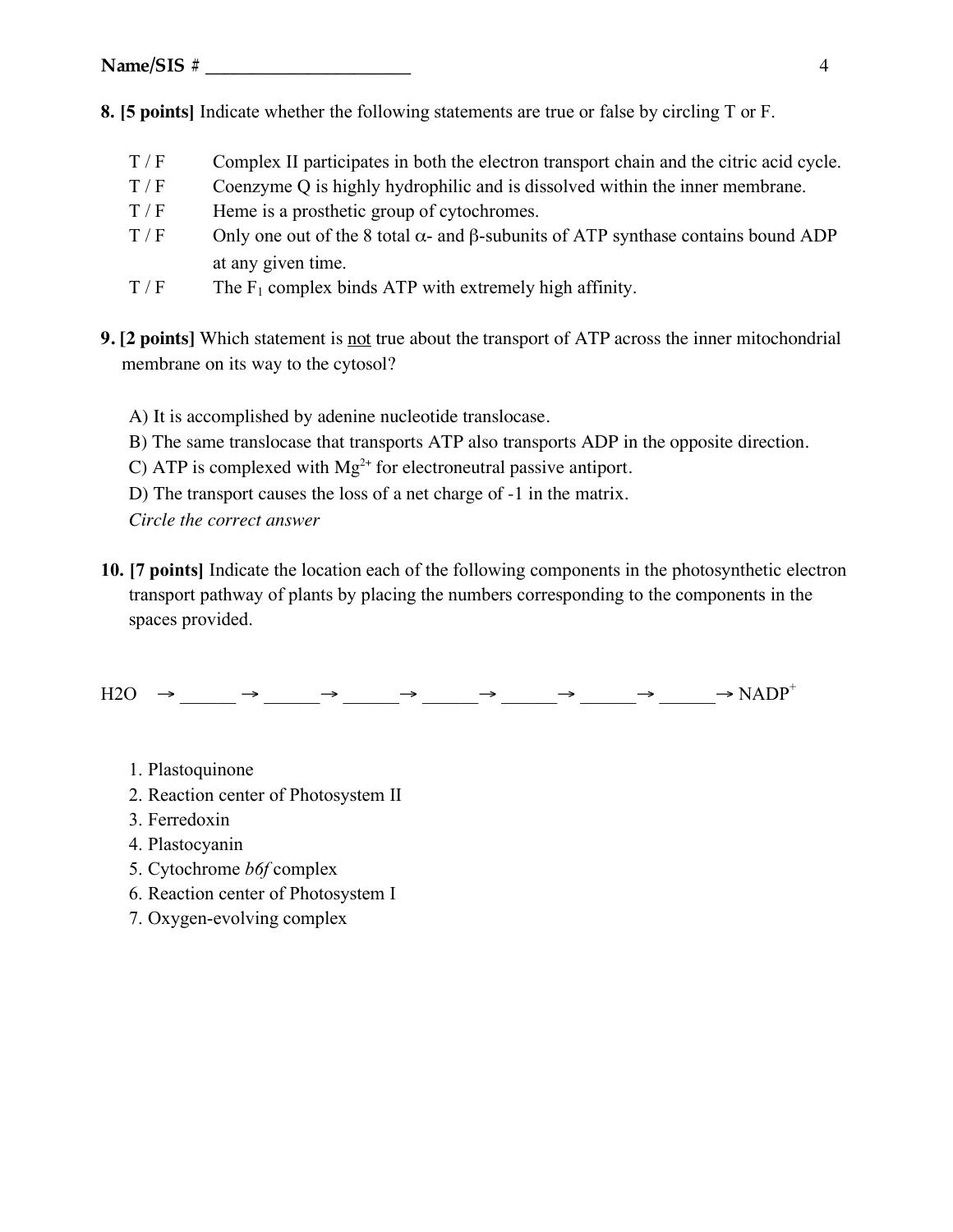**11. [2 points]** How many photons are required to drive the formation of one molecule of  $O_2$  and the reduction of two molecules of NADP<sup>+</sup>?

```
 CH2OPO3H2-
||
    C=O\blacksquareH-C-OH
||
H-C-OH
     |
   CH<sub>2</sub>OPO<sub>3</sub>H<sub>2</sub>-
```
**12. [2 points]** What is the name of the compound pictured above?

 $\mathcal{L}_\text{max}$  and  $\mathcal{L}_\text{max}$  and  $\mathcal{L}_\text{max}$  and  $\mathcal{L}_\text{max}$ 

**13. [1 point]** Indicate with (an) asterisk(s) (\*) which carbon atom(s) of the above compound react(s) with  $CO<sub>2</sub>$  in the  $CO<sub>2</sub>$ -fixation step of the Calvin cycle.

**14. [1 point]** Name an alternative molecule that this compound reacts with.

**15. [2 points]** An intermediate found in gluconeogenesis and not in glycolysis is  $\_\_$ 

- A) 2-phosphoglycerate
- B) oxaloacetate
- C) phosphoenolpyruvate
- D) fructose-1,6-bisphosphate
- *Circle the correct answer*
- **16. [3 points]** Place the enzymes listed below in the proper order to show how lactate may be used to synthesize PEP (not all enzymes may be required; be careful, wrong answers will be penalized).
	- \_\_\_\_\_\_\_\_\_\_ PEP carboxykinase
	- \_\_\_\_\_\_ pyruvate carboxylase
	- \_\_\_\_\_\_ enolase
	- **\_\_\_\_\_\_\_** lactose synthase
	- lactate dehydrogenase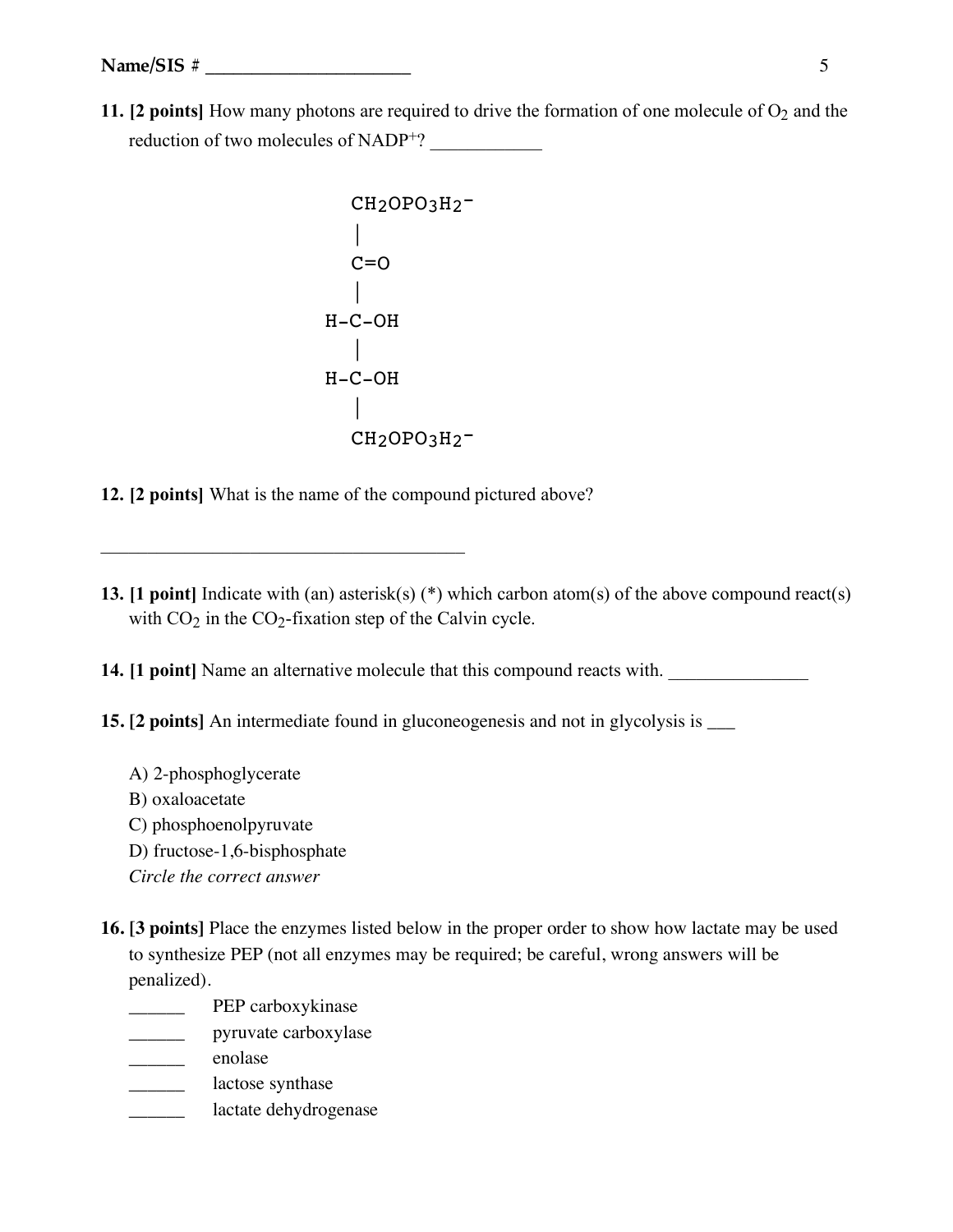**17. [4 points]** Indicate whether the following statements are true or false by circling T or F

- T / F Glycogen is a polymer of  $(\alpha 1\rightarrow 4)$  linked subunits of glucose that is extensively branched with  $(\alpha 1 \rightarrow 6)$  linkages.
- T / F Glycogen synthase transfers glucose residues to a nonreducing end of a glycogen branch.
- T / F Glycogen synthase uses glucose 1-phosphate as substrate for glycogen synthesis.
- T / F Glycogen synthase remains covalently bound to the reducing end of the completed glycogen molecule.

**18. [5 points]** Name the two enzymes that are active in glycogen breakdown and briefly describe their functions.

**19. [7 points]** The list below includes metabolic reactions and processes for the catabolism of fatty acids. Number the items in the order in which they occur in an organism beginning with fatty acids in the cytoplasm.

Start: Fatty acid in cytoplasm

- thiolytic cleavage
- formation of acyl-carnitine
- $\frac{1}{\text{dehydrogenation to a trans-}\Delta^2\text{-enoyl-CoA}}$
- \_\_\_\_\_\_ linkage of fatty-acid to CoA
- **\_\_\_\_\_\_\_** hydration of double bond
- dehydrogenation to a β-Ketoacyl-CoA
- \_\_\_\_\_\_ transport of fatty acid to mitochondrion
- **20. [2 points]** What is the coenzyme associated with the enzyme acetyl-CoA carboxylase?
	- A) NADPH
	- B) biotin
	- C) FAD
	- D) heme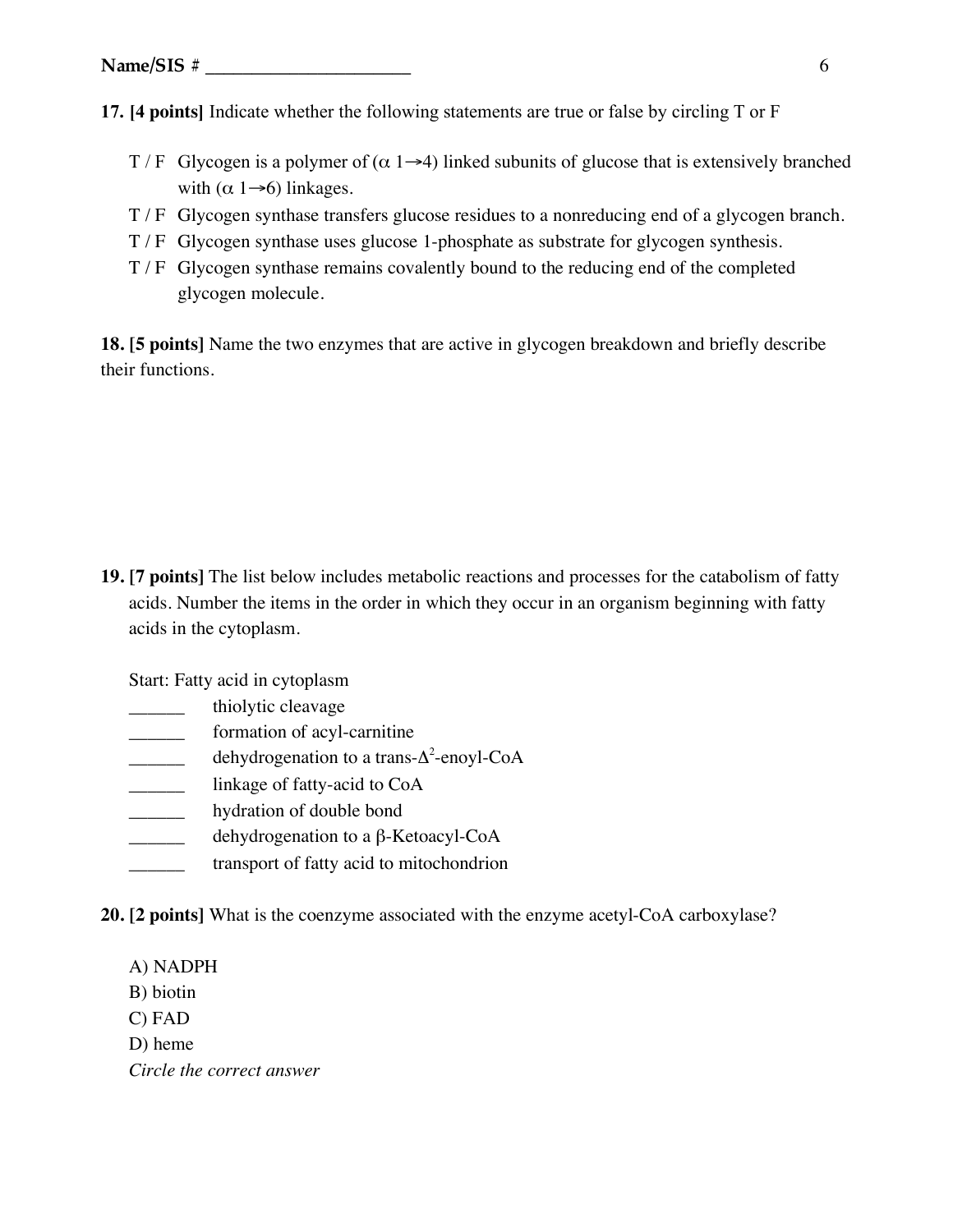**21. [2 points]** What type of bond best describes the linkage between acyl carrier protein (ACP) and fatty acids in fatty acid biosynthesis?

A) thioester B) phosphoanhydride C) ester D) amide *Circle the correct answer*

**22. [3 points]** What is the name of the compound given to the right? This molecule is the precursor of which compounds?



**23. [2 points]** Which of the following precursors is not involved in cholesterol biosynthesis?

- A) squalene
- B) acetoacetyl-CoA
- C) sphinganine
- D) mevalonate
- E) farnesyl pyrophosphate
- *Circle the correct answer*

**24. [2 points]** Nonessential amino acids:

- A) are amino acids other than those required for protein synthesis.
- B) are not utilized in mammalian proteins.
- C) are synthesized by plants and bacteria, but not by humans.
- D) can be synthesized in humans as well as in bacteria.
- E) may be substituted with other amino acids in proteins.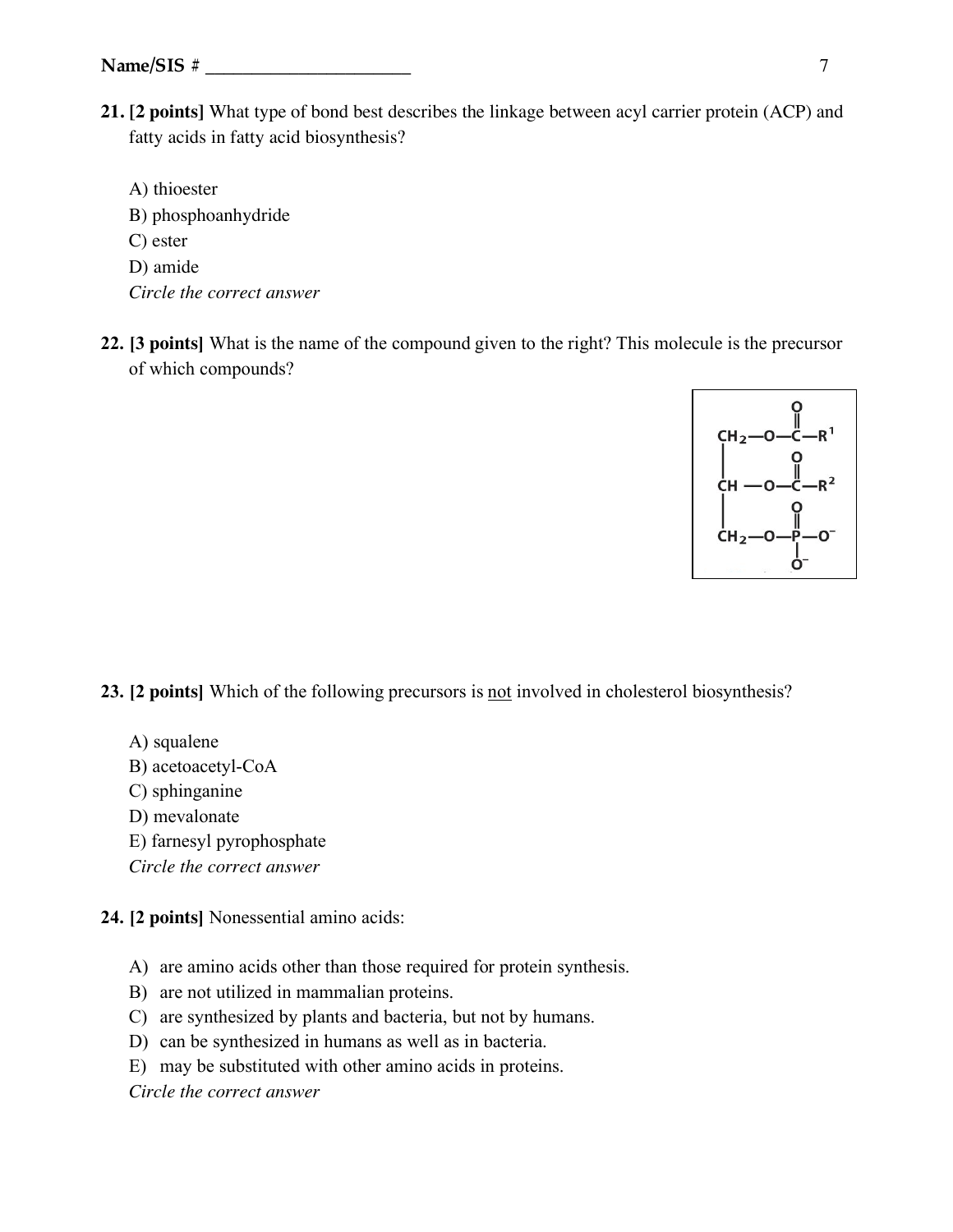**25. [2 points]** The carbon in urea originates from \_\_\_\_\_\_.

- A) Ornithine B) aspartate C) bicarbonate D) ATP *Circle the correct answer*
- **26. [4 points]** Each of the following amino acids may be catabolized to a citric acid cycle intermediate. Identify the citric acid cycle intermediate for each.

| A. glutamate  |  |
|---------------|--|
| B. aspartate  |  |
| C. asparagine |  |
| D. glutamine  |  |

**27. [2 points]** Which of the following is/are true statement(s) about glutamine?

- A) It is a nitrogen donor in many biosynthetic reactions
- B) It is a nitrogen source for glutamate synthase.
- C) It carries nitrogen between tissues, thus avoiding high toxic levels of NH4+ in blood.
- D) All of the above

*Circle the correct answer(s)*

**28. [2 points]** Briefly describe where the sulfur atom for the biosynthesis of cysteine is derived from in (a) mammals and (b) plants and bacteria.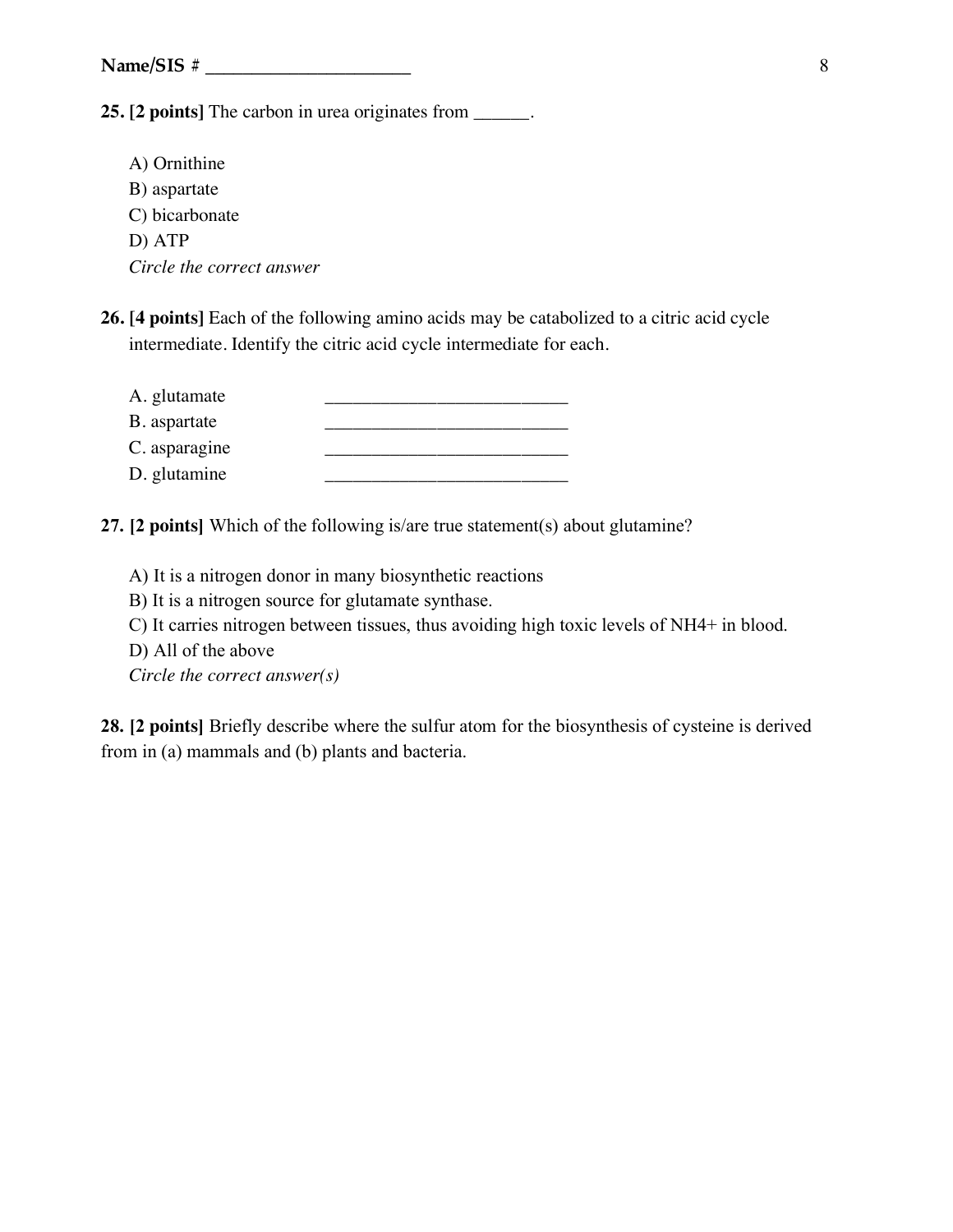**29. [2 points]** The biosynthesis of which amino acid requires a precursor derived from the pentose phosphate pathway?

## **30. [2 points]** The biopolymers that humans use to store potential fuel molecules are glycogen, proteins, and triacylglycerols. What is the preferred order of use?

A. Proteins > triacylglycerols > glycogen

 $\mathcal{L}_\text{max}$  , and the set of the set of the set of the set of the set of the set of the set of the set of the set of the set of the set of the set of the set of the set of the set of the set of the set of the set of the

- B. Triacylglycerols > glycogen > proteins
- C. Glycogen > proteins > triacylglycerols
- D. Glycogen > triacylglycerols > proteins

*Circle the correct answer*

**31. [2 points]** When blood glucose is abnormally low, the pancreas releases:

- A) epinephrine.
- B) glucagon.
- C) glucose.
- D) insulin.
- E) trypsin.
- *Circle the correct answer*
- **32. [2 points]** Identify the metabolic effects of insulin from the list below (more than one answer may be correct).
	- A. Stimulates glycogen synthesis
	- B. Decreases gluconeogenesis
	- C. Decreases glycogen synthesis
	- D. Decreases glucose transport
	- E. Increases gluconeogenesis
	- F. Increases blood glucose levels

*Circle the correct answer(s)*

- **33. [2 points]** The ion channel that opens in response to acetylcholine is an example of a signal transduction system.
	- A) G protein
	- B) ligand-gated
	- C) receptor-enzyme
	- D) serpentine receptor
	- E) voltage-gated